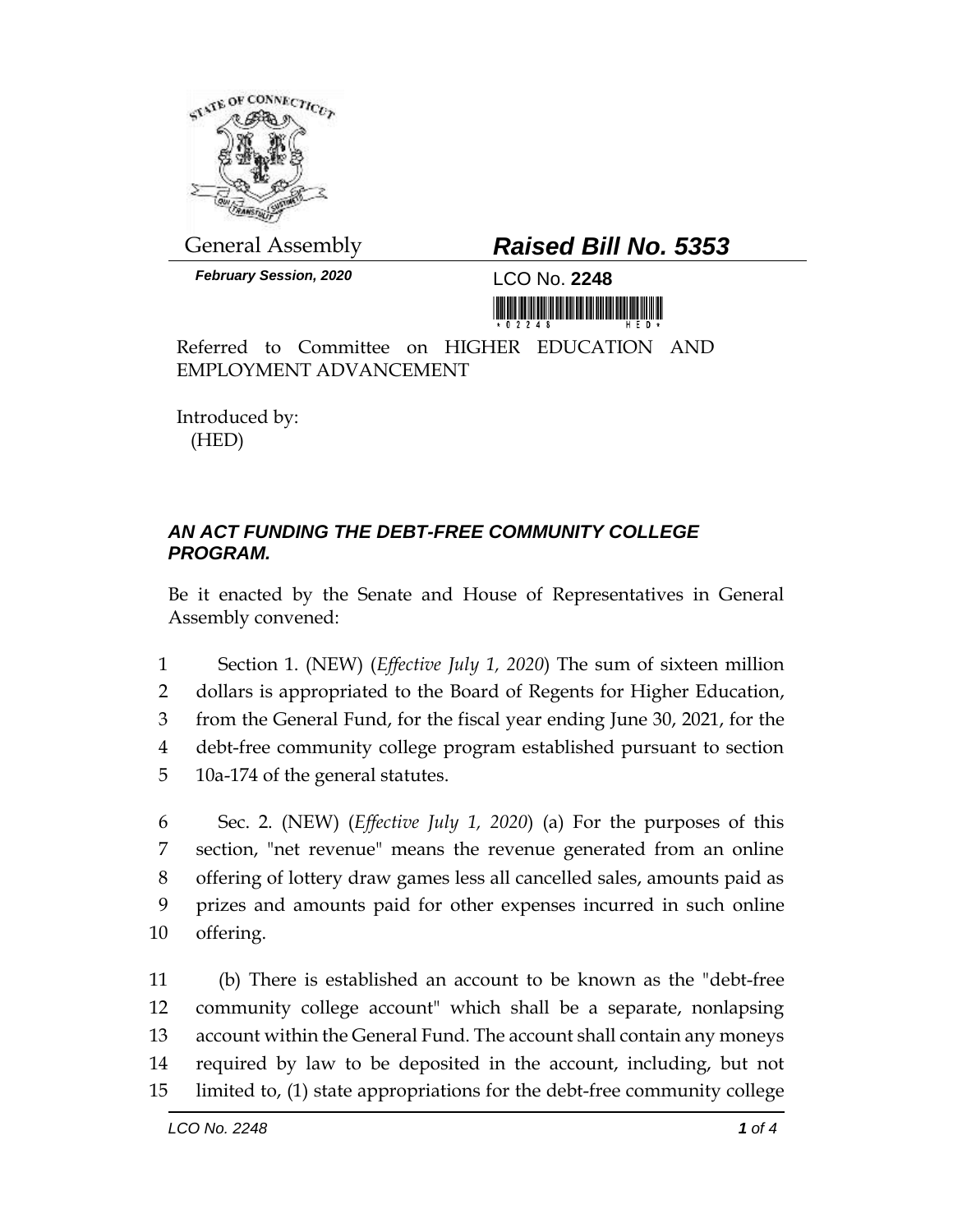program, (2) deposits from the Connecticut Lottery Corporation in accordance with subsection (c) of section 12-812 of the general statutes, as amended by this act, or the net revenue of any lottery draw games offered by any other entity through its Internet web site, online service or mobile application, and (3) any advance deposit paid by said corporation or other entity in anticipation of providing such online offering. Moneys in the account shall be expended by the Board of Regents for Higher Education for the purposes of the debt-free community college program established pursuant to section 10a-174 of the general statutes.

 (c) Not later than thirty days after the initial online offering of any lottery draw game by the Connecticut Lottery Corporation or other entity, and on January first annually thereafter, the president of said corporation or other entity shall estimate and report to the Board of Regents for Higher Education the anticipated amount of the deposit required pursuant to subsection (c) of section 12-812 of the general statutes, as amended by this act, or the anticipated net revenue from such online offering during the current and next fiscal year.

 Sec. 3. Subsection (c) of section 12-812 of the 2020 supplement to the general statutes is repealed and the following is substituted in lieu thereof (*Effective July 1, 2020*):

 (c) On a weekly basis, the president shall estimate, and certify to the State Treasurer, that portion of the balance in the lottery fund which exceeds the current needs of the corporation for the payment of prizes, the payment of current operating expenses and funding of approved reserves of the corporation. The corporation shall transfer the amount so certified from the lottery fund of the corporation to the General Fund upon notification of receipt of such certification by the Treasurer, except  $t$  that  $(1)$  if the amount on deposit in the Connecticut Teachers' Retirement Fund Bonds Special Capital Reserve Fund, established in section 10- 183vv, is less than the required minimum capital reserve, as defined in subsection (b) of said section, the corporation shall pay such amount so certified to the trustee of the fund for deposit in the fund, and (2) any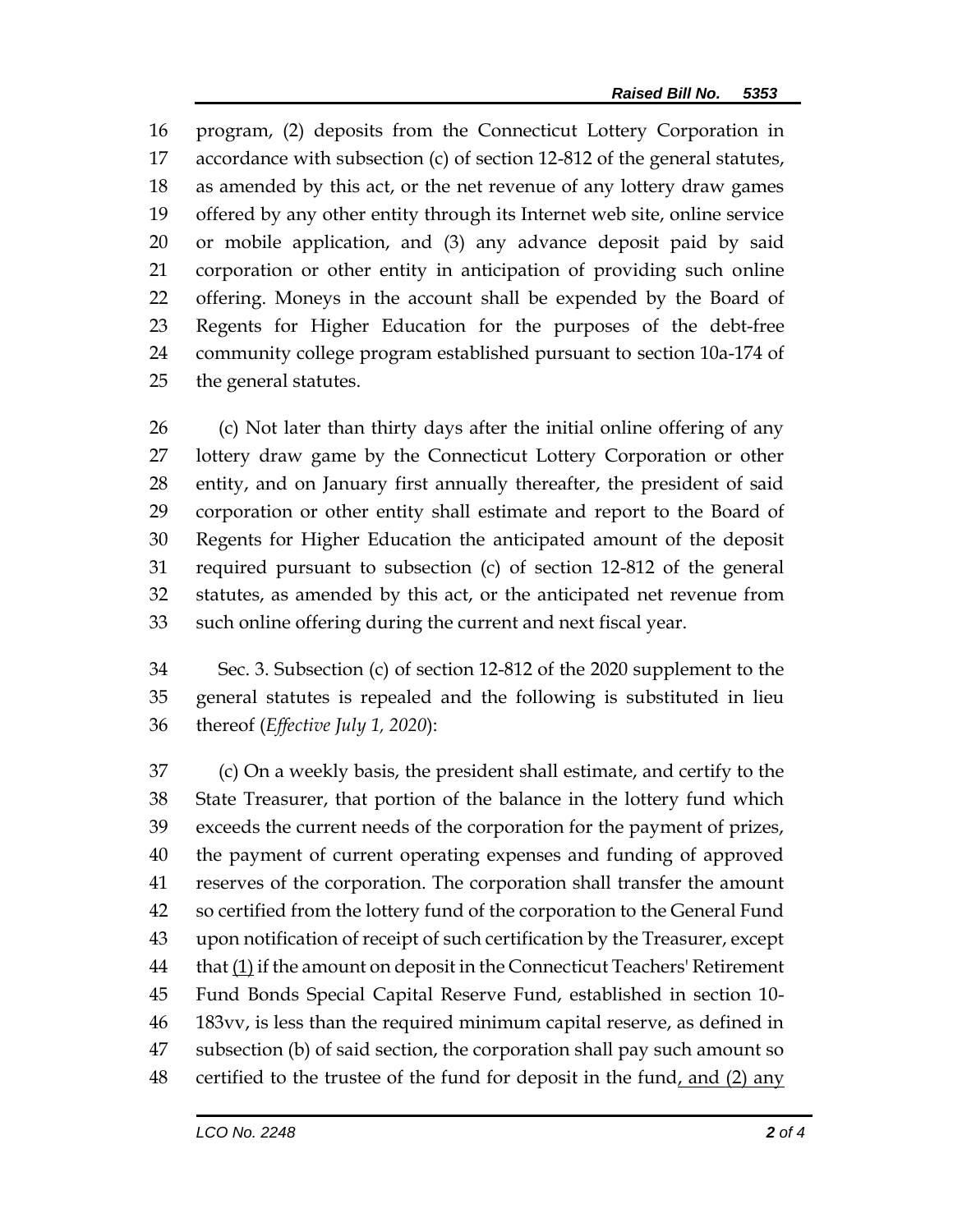portion of the amount so certified that is generated from an offering of lottery draw games through the corporation's Internet web site, online 51 service or mobile application shall be deposited into the debt-free community college account established pursuant to section 2 of this act. If the corporation transfers any moneys to the General Fund at any time when the amount on deposit in said capital reserve fund is less than the required minimum capital reserve, the amount of such transfer shall be deemed appropriated from the General Fund to the Connecticut Teachers' Retirement Fund Bonds Special Capital Reserve Fund. Sec. 4. Section 12-801 of the 2020 supplement to the general statutes is repealed and the following is substituted in lieu thereof (*Effective July 1, 2020*): As used in section 12-563a and sections 12-800 to 12-818, inclusive, the following terms shall have the following meanings unless the context clearly indicates another meaning: (1) "Board" or "board of directors" means the board of directors of the corporation; (2) "Corporation" means the Connecticut Lottery Corporation as created under section 12-802; (3) "Division" means the former Division of Special Revenue in the Department of Revenue Services; (4) "Lottery" means (A) the Connecticut state lottery conducted prior to the transfer authorized under section 12-808 by the Division of Special Revenue, (B) after such transfer, the Connecticut state lottery conducted by the corporation pursuant to sections 12-563a and 12-800 to 12-818, inclusive, (C) the state lottery referred to in subsection (a) of section 53- 278g, and (D) keno conducted by the corporation pursuant to section 12- 806c; (5) "Keno" means a lottery game in which a subset of numbers are drawn from a larger field of numbers by a central computer system